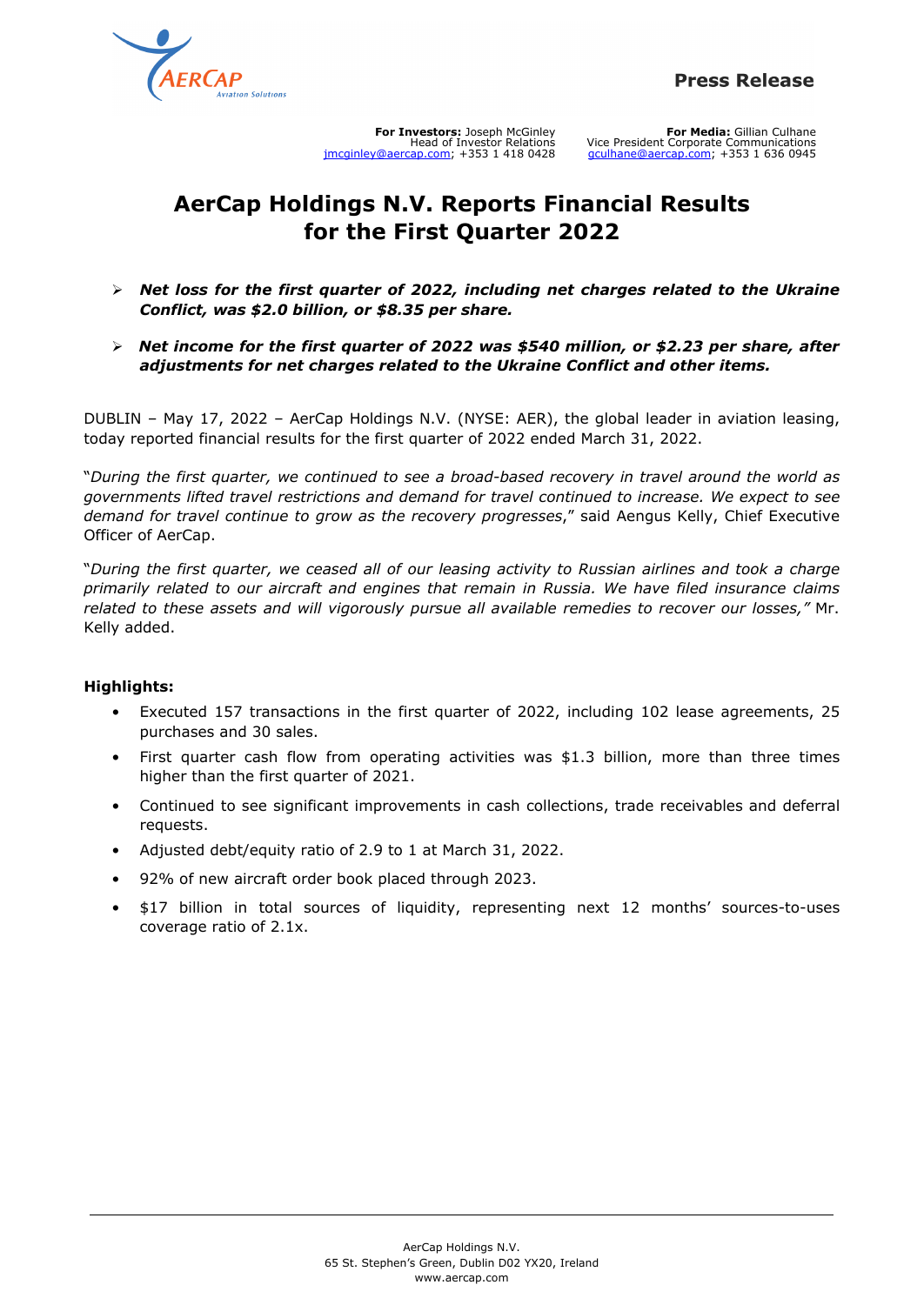#### **Revenue and Net Spread**

|                                  | Three months ended March 31, |         |                          |
|----------------------------------|------------------------------|---------|--------------------------|
|                                  | 2022                         | 2021    | % increase<br>(decrease) |
|                                  | (U.S. Dollars in millions)   |         |                          |
| Lease revenue:                   |                              |         |                          |
| Basic lease rents.               | \$1.554                      | \$889   | 75%                      |
|                                  | 186                          | 183     | 2%                       |
| Total lease revenue.             | 1.740                        | 1.072   | 62%                      |
|                                  |                              |         | (31%)                    |
| Other income                     | 47                           | 19      | 154%                     |
| Total Revenues and other income. | \$1,790                      | \$1.095 | 63%                      |

Basic lease rents were \$1,554 million for the first quarter of 2022, compared with \$889 million for the same period in 2021. The increase was primarily due to the impact of the GECAS acquisition. Basic lease rents were reduced by \$57 million in the first quarter of 2022 as a result of the amortization of lease premium assets.

Maintenance rents and other receipts were \$186 million for the first quarter of 2022, compared with \$183 million for the same period in 2021.

Net gain on sale of assets for the first quarter of 2022 was \$3 million, relating to 23 assets sold for \$452 million, compared with \$5 million for the same period in 2021, relating to nine aircraft sold for \$184 million. The decrease was primarily due to the composition of asset sales.

Other income for the first quarter of 2022 was \$47 million, compared with \$19 million for the same period in 2021. The increase was primarily due to higher management fee income, interest income and other income as a result of the GECAS acquisition.

|               | Three months ended March 31, |                            |                           |
|---------------|------------------------------|----------------------------|---------------------------|
|               | 2022                         | 2021                       | % increase/<br>(decrease) |
|               |                              | (U.S. Dollars in millions) |                           |
|               | \$1,554                      | \$889                      | 75%                       |
|               | 381                          | 281                        | 36%                       |
| Adjusted for: |                              |                            |                           |
|               | 36                           | 10                         | 261%                      |
|               | 417                          | 291                        | 43%                       |
|               | \$1,137                      | \$598                      | 90%                       |
|               | (684)                        | (401)                      | 71%                       |
|               | \$453                        | \$197                      | 129%                      |
|               | \$62,137                     | \$36,362                   | 71%                       |
|               | 7.3%                         | 6.6%                       |                           |
|               | 2.9%                         | 2.2%                       |                           |

(\*) Refer to "Notes Regarding Financial Information Presented in This Press Release" for details relating to these non-GAAP measures

Interest expense excluding mark-to-market of interest rate caps and swaps was \$417 million for the first quarter of 2022, compared with \$291 million for the same period in 2021. AerCap's average cost of debt was 3.0% for the first quarter of 2022, and 3.7% for the same period in 2021, excluding debt issuance costs, upfront fees and other impacts.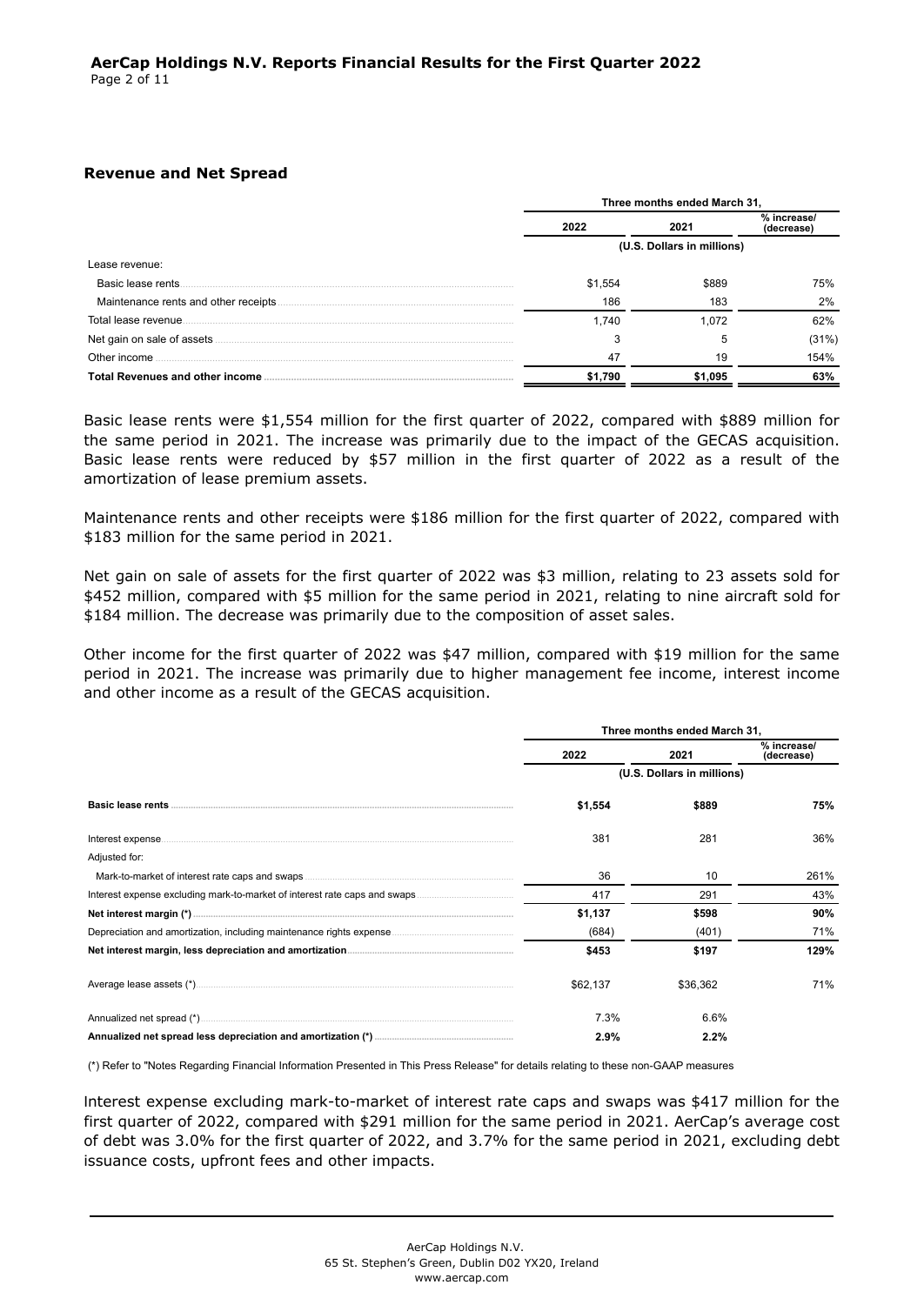### **Net Charges Related to Ukraine Conflict**

In response to the Russian invasion of Ukraine and sanctions imposed by the United States, the European Union, the United Kingdom and other countries, we terminated the leasing of all our aircraft and engines with Russian airlines. Prior to the Russian invasion, we had 135 aircraft and 14 engines on lease with Russian airlines, which represented approximately 5% of AerCap's fleet by net book value as of December 31, 2021. We have removed 22 aircraft and 3 engines outside of Russia, and 113 aircraft and 11 engines remain in Russia.

During the first quarter of 2022, we recognized a pre-tax charge of \$2.7 billion (\$2.4 billion aftertax) to our earnings, comprised of flight equipment write-offs and impairments, which were partially offset by the derecognition of lease-related assets and liabilities. We recognized a total loss on our assets that remain in Russia and Ukraine and impairment losses on the assets we have recovered from Russian and Ukrainian airlines.

|                                                       | <b>Three Months Ended</b><br>March 31, 2022 |  |
|-------------------------------------------------------|---------------------------------------------|--|
|                                                       | (U.S. Dollars in millions)                  |  |
| Write-offs and impairments of flight equipment        | \$3,176                                     |  |
| Derecognition of lease-related assets and liabilities | (237)                                       |  |
| Letters of credit receipts                            | (210)                                       |  |
| Net charges related to Ukraine Conflict (pre-tax)     | \$2,729                                     |  |
| Income tax effect                                     | (341)                                       |  |
| Net charges related to Ukraine Conflict (after-tax)   | \$2,388                                     |  |

We had letters of credit related to our aircraft and engines leased to Russian airlines as of February 24, 2022 of approximately \$260 million, confirmed by nine financial institutions in Western Europe. We have presented requests for payment to all these institutions. To date, we have received payments of \$210 million related to these letters of credit. We have initiated legal proceedings against one financial institution which rejected our payment demands in respect of certain letters of credit.

Our lessees are required to provide insurance coverage with respect to leased aircraft and we are named as insureds under those policies in the event of a total loss of an aircraft or engine. We also purchase insurance which provides us with coverage when our flight equipment are not subject to a lease or where a lessee's policy fails to indemnify us. We have submitted an insurance claim for approximately \$3.5 billion with respect to all aircraft and engines remaining in Russia and intend to pursue all of our claims under these policies with respect to our assets leased to Russian airlines as of February 24, 2022. However, the timing and amount of any recoveries under these policies are uncertain and we have not recognized any claim receivables as of March 31, 2022.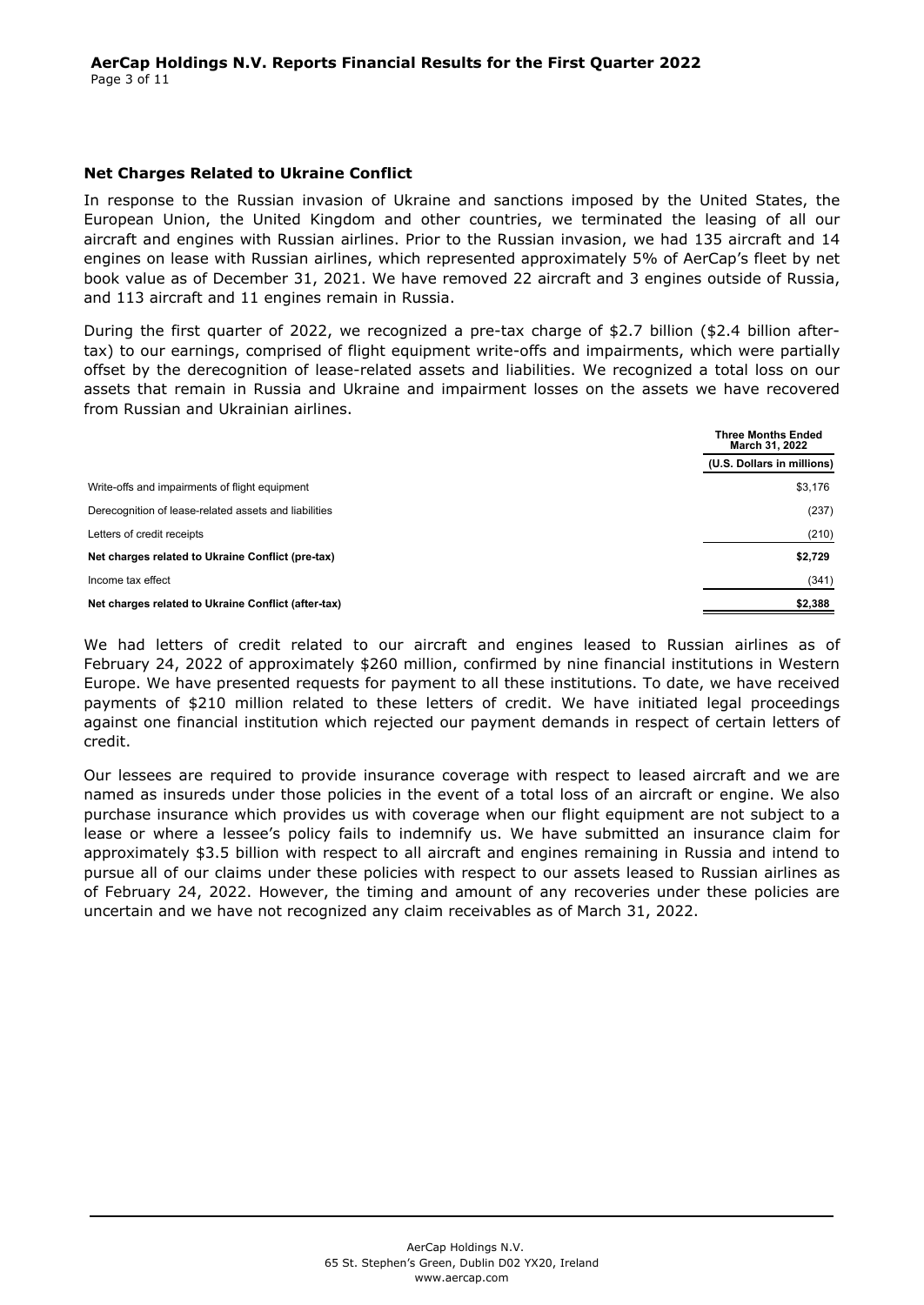### **Selling, General and Administrative Expenses**

|                                                     | Three months ended March 31, |      |                           |
|-----------------------------------------------------|------------------------------|------|---------------------------|
|                                                     | 2022                         | 2021 | % increase/<br>(decrease) |
|                                                     | (U.S. Dollars in millions)   |      |                           |
| Selling, general and administrative expenses.       | \$70                         | \$41 | 69%                       |
| Share-based compensation expenses                   | 28                           | 16   | 73%                       |
| Total selling, general and administrative expenses. | \$97                         | \$57 | 70%                       |

Selling, general and administrative expenses increased to \$97 million for the first quarter of 2022, compared with \$57 million for the same period in 2021. The increase was primarily driven by higher expenses as a result of the GECAS acquisition and is consistent with our \$150 million annual expense savings target from the GECAS acquisition.

### **Other Expenses**

Asset impairment charges were \$2 million for the first quarter of 2022, compared to \$16 million for the same period in 2021. Asset impairment charges recorded in the first quarter of 2022 related to lease terminations and were offset by related maintenance revenue. Leasing expenses were \$208 million for the first quarter of 2022, compared with \$45 million for the same period in 2021. The increase was primarily due to higher leasing expenses and an increase in maintenance rights expense as a result of the GECAS acquisition.

### **Effective Tax Rate**

AerCap's effective tax rate was 12.2% for the first quarter of 2022, compared to 15% for the first quarter of 2021. During the first quarter of 2022, we recorded an income tax benefit due to the recognition of net charges related to the Ukraine Conflict. Excluding these charges, our effective tax rate was 14%. The effective tax rate is impacted by the source and amount of earnings among our different tax jurisdictions as well as the amount of permanent tax differences relative to pre-tax income or loss, and certain other discrete items.

#### **Book Value Per Share**

|                              | March 31, 2022                                                 | March 31, 2021 |
|------------------------------|----------------------------------------------------------------|----------------|
|                              | (U.S. Dollars in millions,<br>except share and per share data) |                |
|                              | \$14.653                                                       | \$9.139        |
| Ordinary shares outstanding. | 245.618.872                                                    | 130,734,441    |
| Unvested restricted stock    | (5,845,011)                                                    | (2,591,959)    |
|                              | 239,773,861                                                    | 128,142,482    |
|                              | \$61.11                                                        | \$71.32        |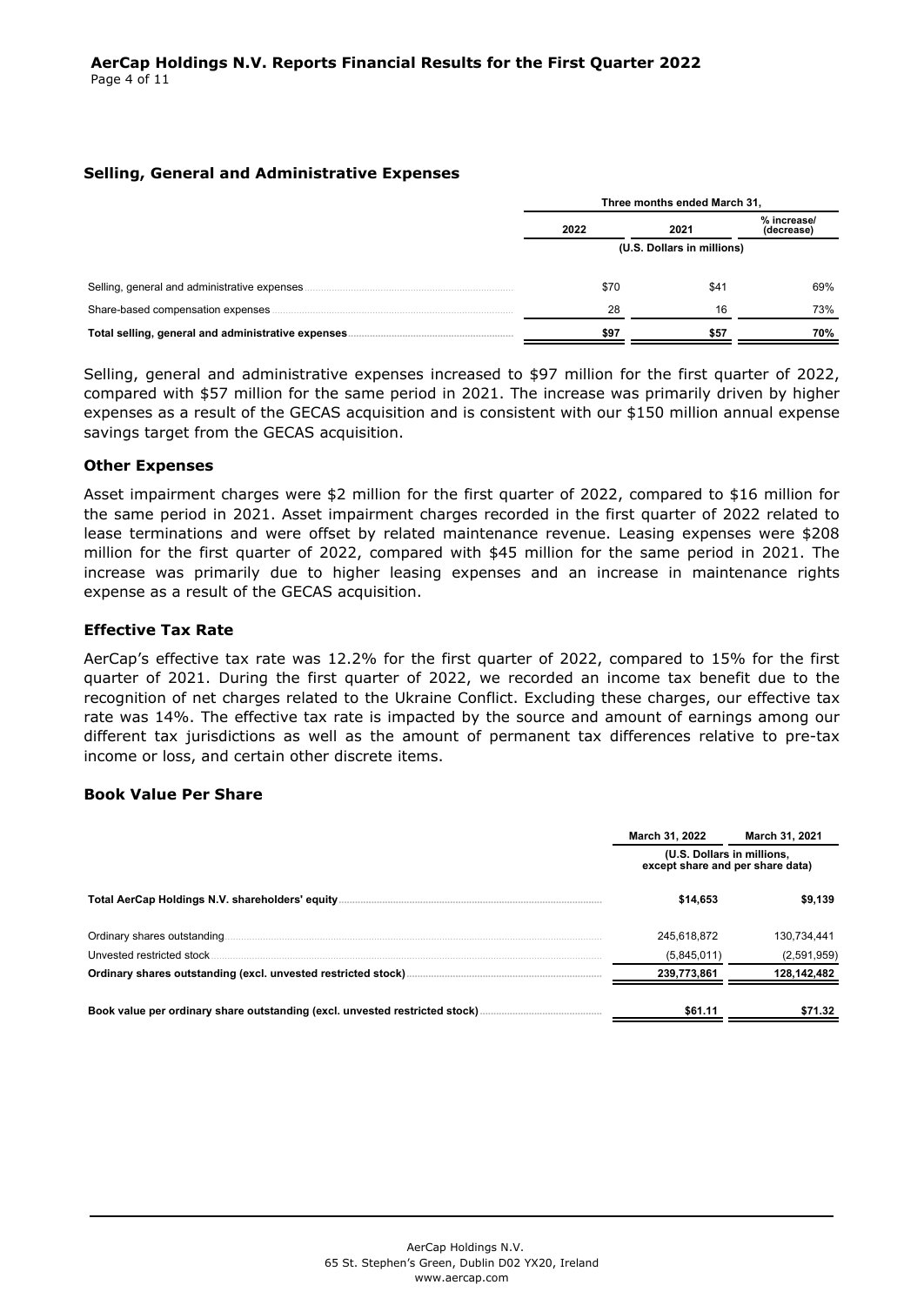### **Financial Position**

|                                                  | March 31, 2022             | <b>December 31, 2021</b> | % increase/<br>(decrease) over<br>December 31, 2021 |
|--------------------------------------------------|----------------------------|--------------------------|-----------------------------------------------------|
|                                                  | (U.S. Dollars in millions) |                          |                                                     |
| Total cash, cash equivalents and restricted cash | \$1,346                    | \$1,915                  | 30%)                                                |
| Total assets                                     | 70.208                     | 74.570                   | (6%)                                                |
| Debt                                             | 48,913                     | 50.205                   | (3%)                                                |
| Total liabilities                                | 55.478                     | 57.922                   | (4%)                                                |
|                                                  | 14.653                     | 16.571                   | 2%)                                                 |
| otal equitv                                      | 14.730                     | 16.64                    | $2\%)$                                              |

## **Flight Equipment Portfolio**

As of March 31, 2022, AerCap's portfolio consisted of 3,615 aircraft, engines and helicopters that were owned, on order or managed. The average age of the company's owned aircraft fleet as of March 31, 2022 was 7.0 years (3.6 years for new technology aircraft, 12.9 years for current technology aircraft) and the average remaining contracted lease term was 7.3 years.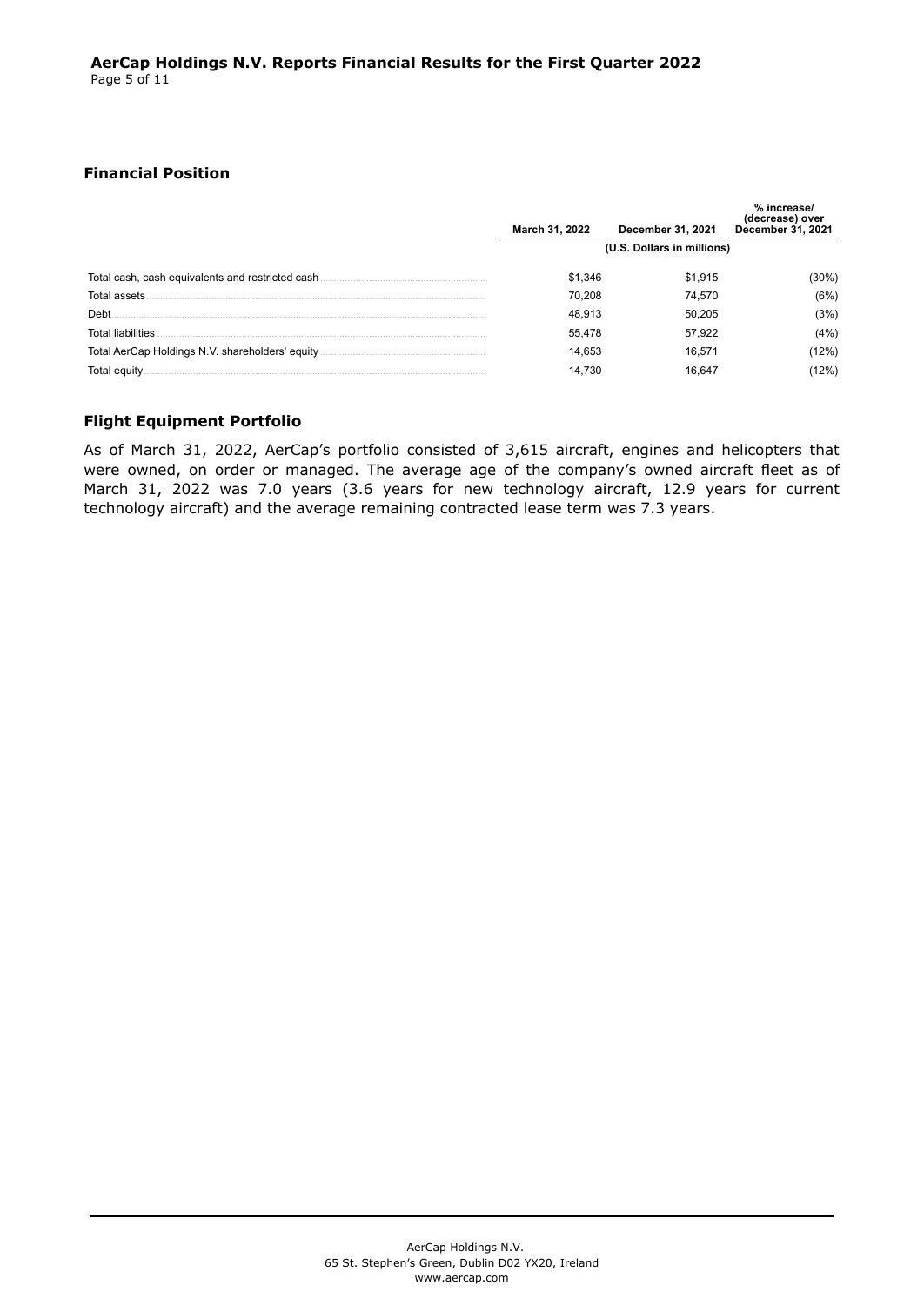#### **Notes Regarding Financial Information Presented in This Press Release**

The financial information presented in this press release is not audited.

Due to rounding, numbers presented throughout this document may not add up precisely to the totals provided and percentages may not precisely reflect the absolute figures.

The following are definitions of non-GAAP measures used in this press release. We believe these measures may further assist investors in their understanding of our operational performance.

#### *Adjusted net income / earnings per share*

Adjusted net income is calculated as net loss excluding the after-tax impact of net charges related to the Ukraine Conflict, the amortization of maintenance rights and lease premium assets recognized under purchase accounting, and GECAS transaction and integration-related expenses. Adjusted earnings per share is calculated by dividing adjusted net income by the weighted average of our ordinary shares outstanding. Given the relative significance of these items during the first quarter of 2022, we have chosen to present this measure in order to assist investors in their understanding of the changes and trends related to our earnings.

|                                                                                                  | Three months ended March 31, 2022                              |                              |  |  |
|--------------------------------------------------------------------------------------------------|----------------------------------------------------------------|------------------------------|--|--|
|                                                                                                  | Net (loss) income                                              | (Loss) earnings<br>per share |  |  |
|                                                                                                  | (U.S. Dollars in millions,<br>except share and per share data) |                              |  |  |
|                                                                                                  | (\$2,001)                                                      | ( \$8.35)                    |  |  |
| Adjusted for:                                                                                    |                                                                |                              |  |  |
|                                                                                                  | 2,729                                                          | 11.35                        |  |  |
| Amortization of maintenance rights and lease premium assets recognized under purchase accounting | 158                                                            | 0.65                         |  |  |
|                                                                                                  | 17                                                             | 0.07                         |  |  |
| Income tax effect of above adjustments                                                           | (363)                                                          | (1.50)                       |  |  |
|                                                                                                  | \$540                                                          | \$2.23                       |  |  |
| * Denominator for adjusted earnings per share:                                                   |                                                                |                              |  |  |
| Weighted average shares outstanding - diluted                                                    |                                                                | 239,645,460                  |  |  |
| Potentially dilutive shares, whose effect would have been anti-dilutive                          |                                                                | 2,815,813                    |  |  |
| Adjusted weighted average shares outstanding - diluted                                           |                                                                | 242,461,273                  |  |  |
| Adjusted earnings per share                                                                      |                                                                | \$2.23                       |  |  |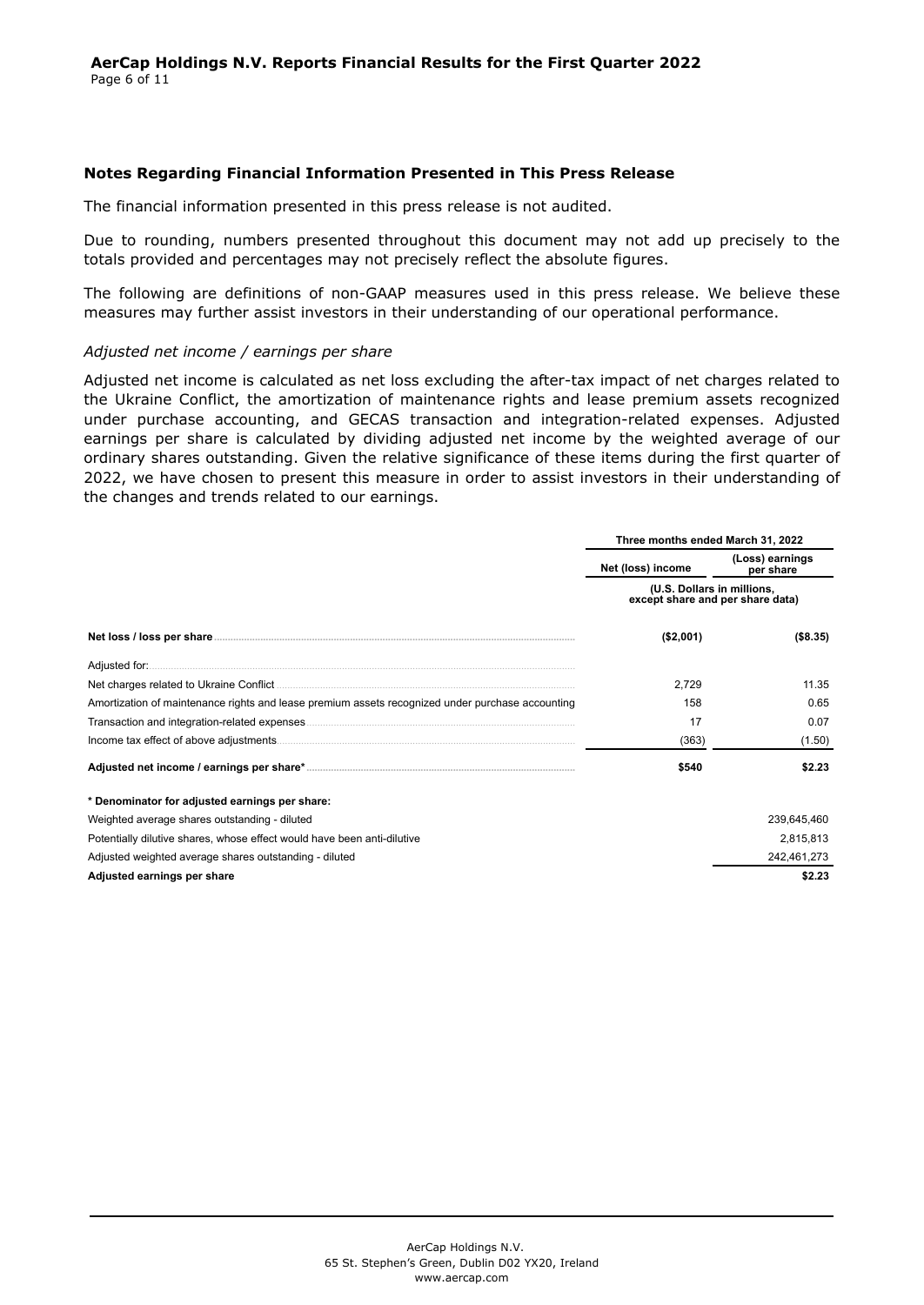### *Adjusted debt/equity ratio*

This measure is the ratio obtained by dividing adjusted debt by adjusted equity.

- Adjusted debt means consolidated total debt less cash and cash equivalents, and less a 50% equity credit with respect to certain long-term subordinated debt.
- Adjusted equity means total equity, plus the 50% equity credit relating to the long-term subordinated debt.

Adjusted debt and adjusted equity are adjusted by the 50% equity credit to reflect the equity nature of those financing arrangements and to provide information that is consistent with definitions under certain of our debt covenants. We believe this measure may further assist investors in their understanding of our capital structure and leverage.

|               | March 31, 2022 | December 31, 2021 |
|---------------|----------------|-------------------|
| Debt.         | \$48,913       | \$50,205          |
| Adjusted for: |                |                   |
|               | (1, 186)       | (1,729)           |
|               | (1, 125)       | (1, 125)          |
|               | \$46,602       | \$47,351          |
|               | \$14,730       | \$16,647          |
| Adjusted for: |                |                   |
|               | 1,125          | 1,125             |
|               | \$15,855       | \$17,772          |
|               | 2.94 to 1      | 2.66 to 1         |

*Net interest margin, annualized net spread, annualized net spread less depreciation and amortization and average cost of debt*

Net interest margin is calculated as the difference between basic lease rents and interest expense, excluding the impact of the mark-to-market of interest rate caps and swaps. Annualized net spread is net interest margin expressed as a percentage of average lease assets. Annualized net spread less depreciation and amortization is net interest margin less depreciation and amortization, including maintenance rights expense, expressed as a percentage of average lease assets. Average cost of debt is calculated as interest expense, excluding mark-to-market on interest rate caps and swaps, debt issuance costs, upfront fees and other impacts, divided by average debt balance. We believe these measures may further assist investors in their understanding of the changes and trends related to the earnings of our leasing activities. These measures reflect the impact from changes in the number of aircraft leased, lease rates and utilization rates, as well as the impact from changes in the amount of debt and interest rates.

#### *Lease assets*

Lease assets include flight equipment held for operating leases, flight equipment held for sale, net investment in finance leases and maintenance rights assets.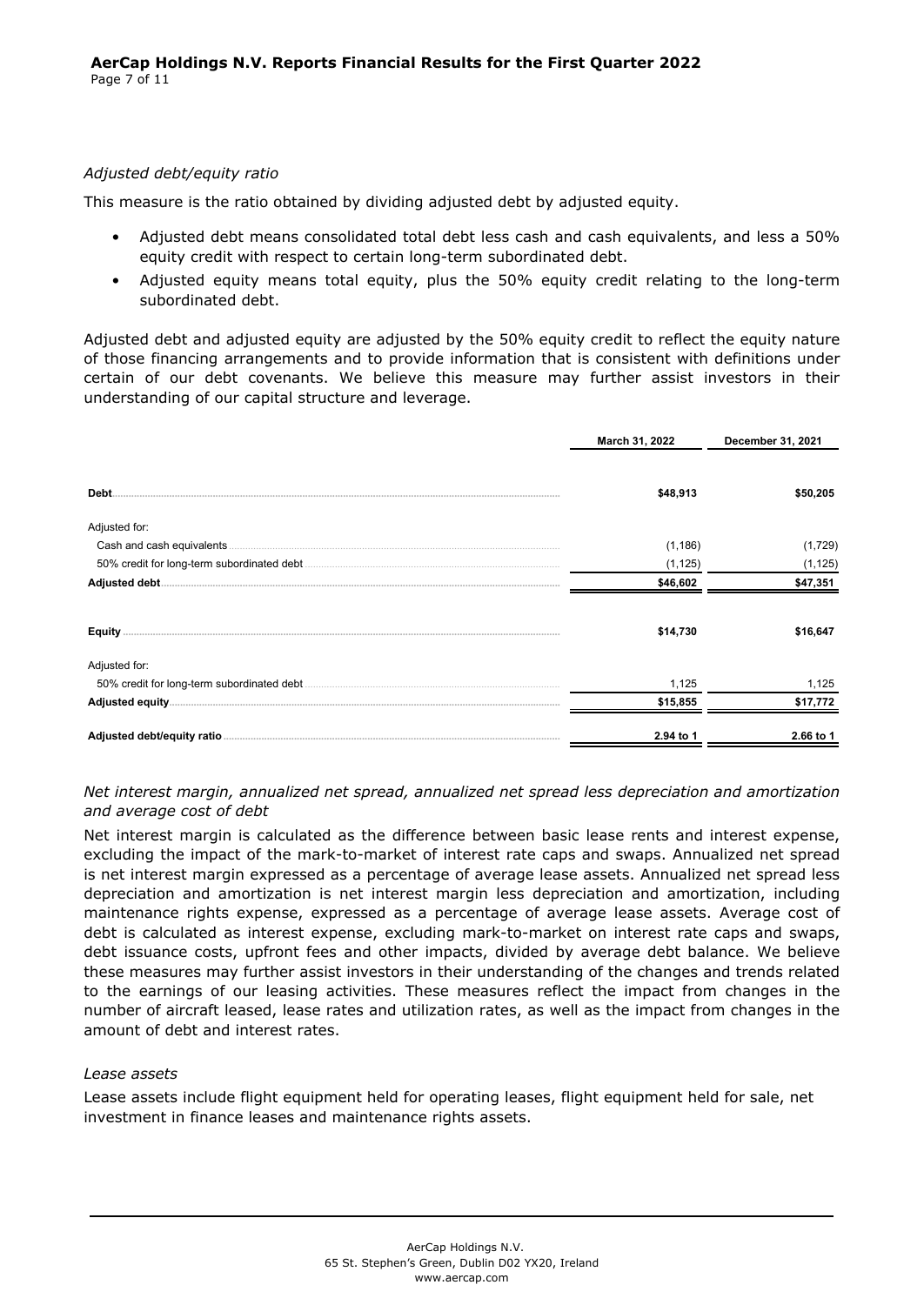#### **Conference Call**

In connection with its report of first quarter 2022 results, management will host a conference call with members of the investment community today, Tuesday, May 17, 2022, at 8:30 am Eastern Time. The call can be accessed live via webcast by AerCap's website at <www.aercap.com>under "Investors", or by dialing (U.S./Canada) +1 929 477 0448 or (International) +353 1 246 5638 and referencing code 5103066 at least 5 minutes before start time.

The webcast replay will be archived in the "Investors" section of the company's website for one year.

For further information, contact Joseph McGinley: +353 1 418 0428 *([jmcginley@aercap.com](jmcginley%40aercap.com)*).

#### **About AerCap**

AerCap is the global leader in aviation leasing with one of the most attractive order books in the industry. AerCap serves approximately 300 customers around the world with comprehensive fleet solutions. AerCap is listed on the New York Stock Exchange (AER) and is based in Dublin with offices in Shannon, Miami, Singapore, Amsterdam, Shanghai, Abu Dhabi, Seattle, Toulouse and other locations around the world.

#### **Forward-Looking Statements**

This press release contains certain statements, estimates and forecasts with respect to future performance and events. These statements, estimates and forecasts are "forward-looking statements". In some cases, forward-looking statements can be identified by the use of forward-looking terminology such as "may," "might," "should," "expect," "plan," "intend," "will," "aim," "estimate," "anticipate," "believe," "predict," "potential" or "continue" or the negatives thereof or variations thereon or similar terminology. All statements other than statements of historical fact included in this press release are forward-looking statements and are based on various underlying assumptions and expectations and are subject to known and unknown risks, uncertainties and assumptions, and may include projections of our future financial performance based on our growth strategies and anticipated trends in our business. These statements are only predictions based on our current expectations and projections about future events. There are important factors, including the impacts of, and associated responses to: the Ukraine Conflict; the Covid-19 pandemic; our ability to successfully integrate GECAS' operations and employees and realize anticipated synergies and cost savings; and the potential impact of the consummation of the GECAS transaction on relationships, including with employees, suppliers, customers and competitors, that could cause our actual results, level of activity, performance or achievements to differ materially from the results, level of activity, performance or achievements expressed or implied in the forward-looking statements. As a result, we cannot assure you that the forward-looking statements included in this press release will prove to be accurate or correct. In light of these risks, uncertainties and assumptions, the future performance or events described in the forward-looking statements in this press release might not occur. Accordingly, you should not rely upon forwardlooking statements as a prediction of actual results and we do not assume any responsibility for the accuracy or completeness of any of these forward-looking statements. Except as required by applicable law, we do not undertake any obligation to, and will not, update any forward-looking statements, whether as a result of new information, future events or otherwise.

For more information regarding AerCap and to be added to our email distribution list, please visit [www.aercap.com](http://www.aercap.com) and follow us on Twitter [www.twitter.com/aercapnv](http://www.twitter.com/aercapnv).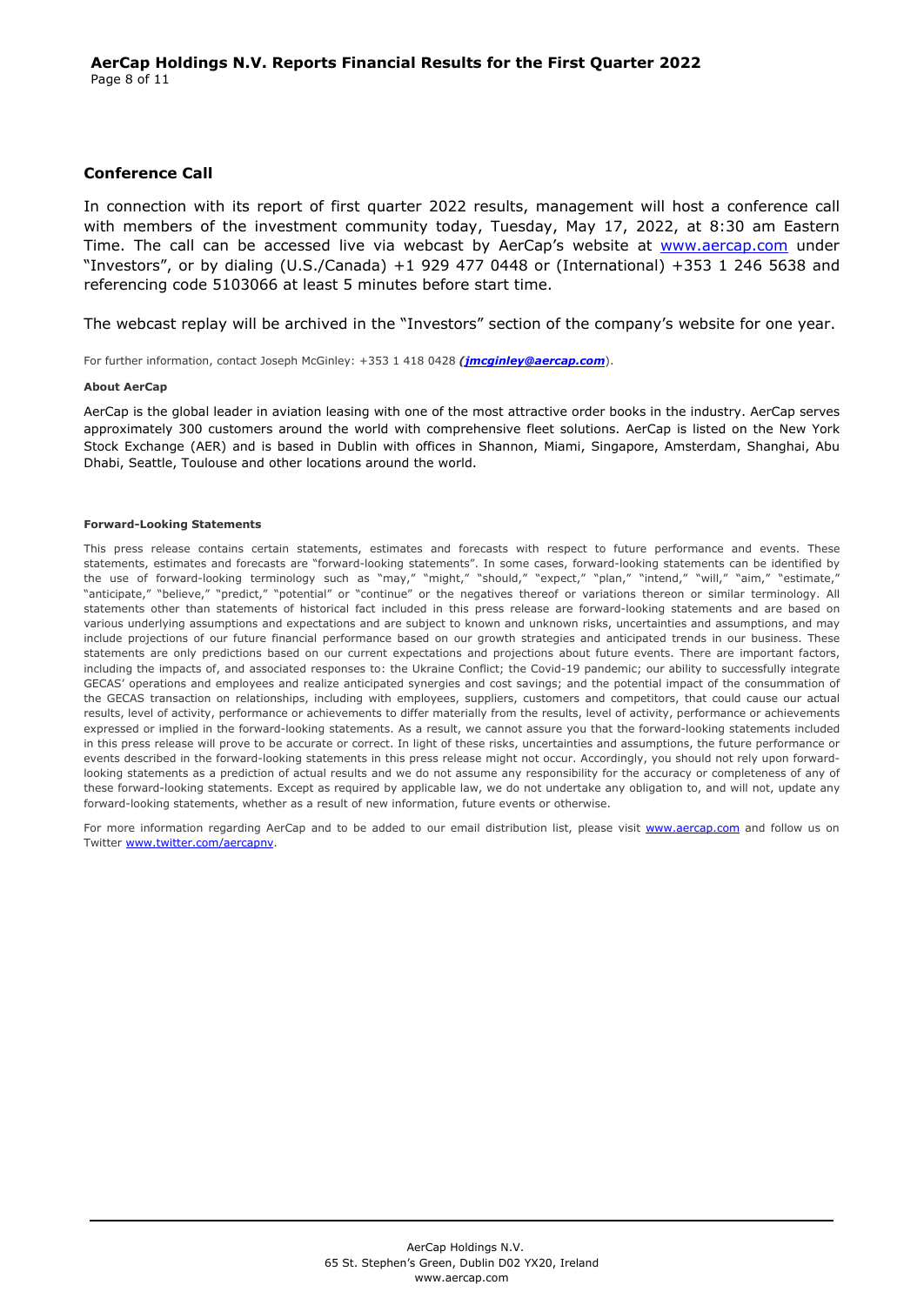| <b>AerCap Holdings N.V.</b>                                                                             |                |                   |
|---------------------------------------------------------------------------------------------------------|----------------|-------------------|
| <b>Unaudited Consolidated Balance Sheets</b>                                                            |                |                   |
| (U.S. Dollars in thousands, except share data)                                                          |                |                   |
|                                                                                                         | March 31, 2022 | December 31, 2021 |
| <b>Assets</b>                                                                                           |                |                   |
|                                                                                                         | \$1,185,702    | \$1,728,794       |
| Restricted cash.                                                                                        | 160,532        | 185,959           |
| Trade receivables.                                                                                      | 128,204        | 181,455           |
|                                                                                                         | 54,568,482     | 57,825,056        |
|                                                                                                         | 2,112,421      | 1,929,220         |
| Flight equipment held for sale.                                                                         | 165,482        | 304,362           |
|                                                                                                         | 4,539,807      | 4,586,848         |
|                                                                                                         | 3,916,453      | 4,444,520         |
|                                                                                                         | 201,834        | 208,879           |
| Deferred tax assets                                                                                     | 113,766        | 121,571           |
| Associated companies.                                                                                   | 708,631        | 705,087           |
| Other assets                                                                                            | 2,406,871      | 2,348,017         |
|                                                                                                         | \$70,208,185   | \$74,569,768      |
| <b>Liabilities and Equity</b>                                                                           |                |                   |
|                                                                                                         | \$1,774,761    | \$1,958,096       |
|                                                                                                         | 2,241,084      | 2,900,651         |
|                                                                                                         | 742,076        | 773,753           |
| Debt.                                                                                                   | 48,912,874     | 50,204,678        |
|                                                                                                         | 1,807,612      | 2,085,230         |
| <b>Total liabilities</b>                                                                                | 55,478,407     | 57,922,408        |
|                                                                                                         |                |                   |
| Ordinary share capital €0.01 par value, 450,000,000 ordinary shares authorized as of March 31, 2022 and |                |                   |
| December 31, 2021; 250,347,345 and 250,347,345 ordinary shares issued and 245,618,872 and 245,395,448   |                |                   |
| ordinary shares outstanding (including 5,845,011 and 5,822,811 unvested restricted stock) as of         |                |                   |
|                                                                                                         | 3,024          | 3,024             |
| Additional paid-in capital.                                                                             | 8,541,022      | 8,522,694         |
| Treasury shares, at cost (4,728,473 and 4,951,897 ordinary shares as of March 31, 2022 and              |                |                   |
|                                                                                                         | (273, 320)     | (285, 901)        |
|                                                                                                         | (25, 687)      | (79, 335)         |
| Accumulated retained earnings                                                                           | 6,408,091      | 8,410,261         |
|                                                                                                         | 14,653,130     | 16,570,743        |
|                                                                                                         | 76,648         | 76,617            |
| Total Equity.                                                                                           | 14,729,778     | 16,647,360        |
|                                                                                                         | \$70,208,185   | \$74,569,768      |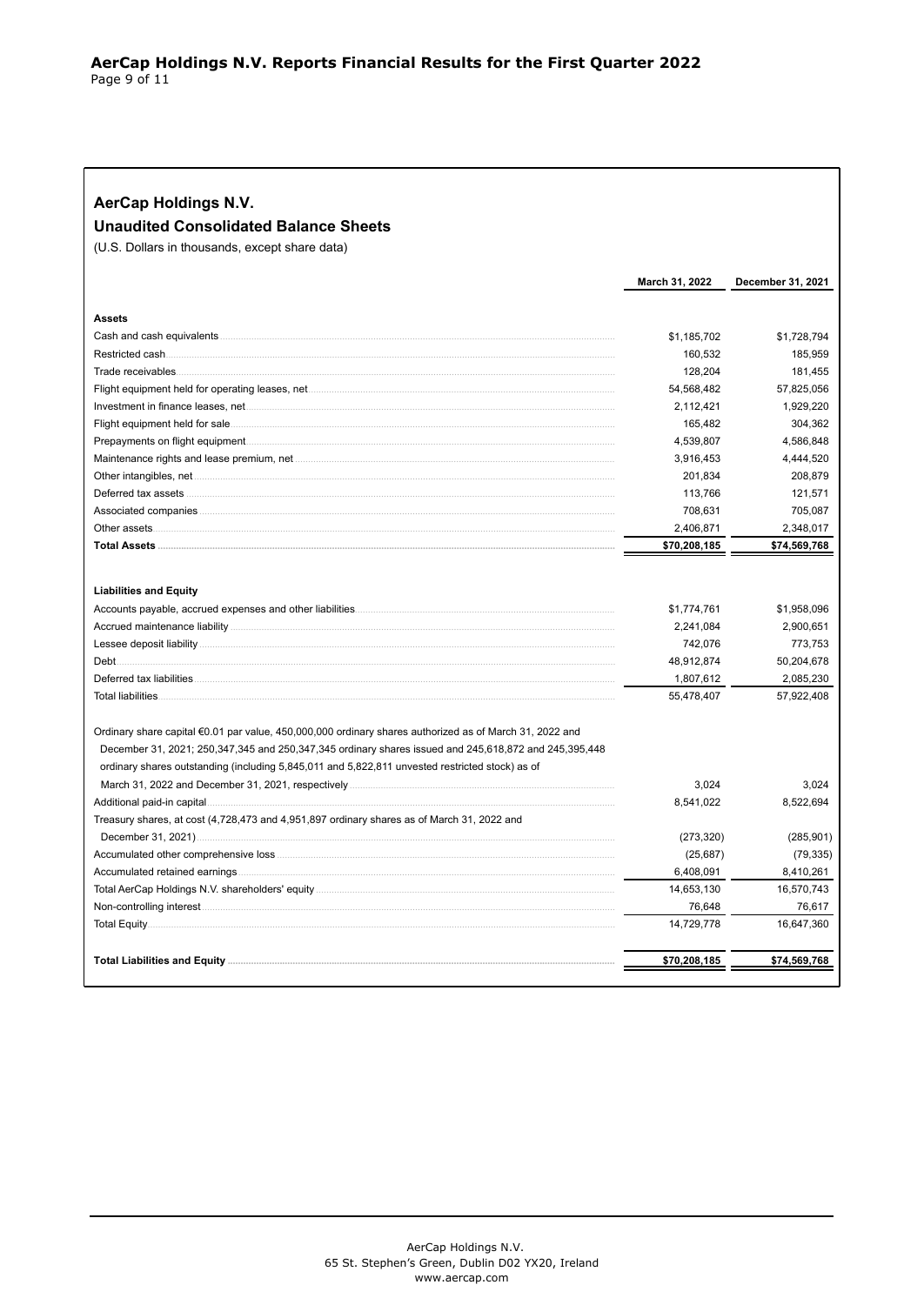| AerCap Holdings N.V. |  |
|----------------------|--|
|----------------------|--|

**Unaudited Consolidated Income Statements** 

(U.S. Dollars in thousands, except share and per share data)

|                                                                             | Three Months Ended March 31, |             |
|-----------------------------------------------------------------------------|------------------------------|-------------|
|                                                                             | 2022                         | 2021        |
|                                                                             |                              |             |
| Revenues and other income                                                   |                              |             |
| Lease revenue:                                                              |                              |             |
|                                                                             | \$1,553,646                  | \$889,087   |
|                                                                             | 185,895                      | 182,895     |
| Total lease revenue.                                                        | 1,739,541                    | 1,071,982   |
|                                                                             | 3,285                        | 4,795       |
| Other income                                                                | 47,190                       | 18,573      |
|                                                                             | 1,790,016                    | 1,095,350   |
| <b>Expenses</b>                                                             |                              |             |
| Depreciation and amortization                                               | 634,414                      | 396,558     |
|                                                                             | 2,728,718                    |             |
| Asset impairment.                                                           | 2,425                        | 16,332      |
| Interest expense                                                            | 380,785                      | 280,817     |
|                                                                             | 1,140                        | 6,061       |
| Leasing expenses                                                            | 208,055                      | 44,532      |
|                                                                             | 97,475                       | 57,351      |
| Transaction and integration-related expenses                                | 17,388                       | 25,478      |
|                                                                             | 4,070,400                    | 827,129     |
|                                                                             | 113                          | (2, 463)    |
| Loss (income) before income taxes and income of investments                 |                              |             |
|                                                                             | (2, 280, 271)                | 265,758     |
|                                                                             |                              |             |
|                                                                             | 278,307                      | (39, 864)   |
| Equity in net earnings of investments accounted for under the equity method | 1,283                        | 2,152       |
|                                                                             | (\$2,000,681)                | \$228,046   |
|                                                                             | (149)                        | (21)        |
|                                                                             | ( \$2,000,830)               | \$228,025   |
|                                                                             |                              |             |
|                                                                             | (\$8.35)                     | \$1.78      |
|                                                                             | (\$8.35)                     | \$1.76      |
|                                                                             | 239,645,460                  | 127,883,690 |
|                                                                             | 239,645,460                  | 129,484,250 |
|                                                                             |                              |             |